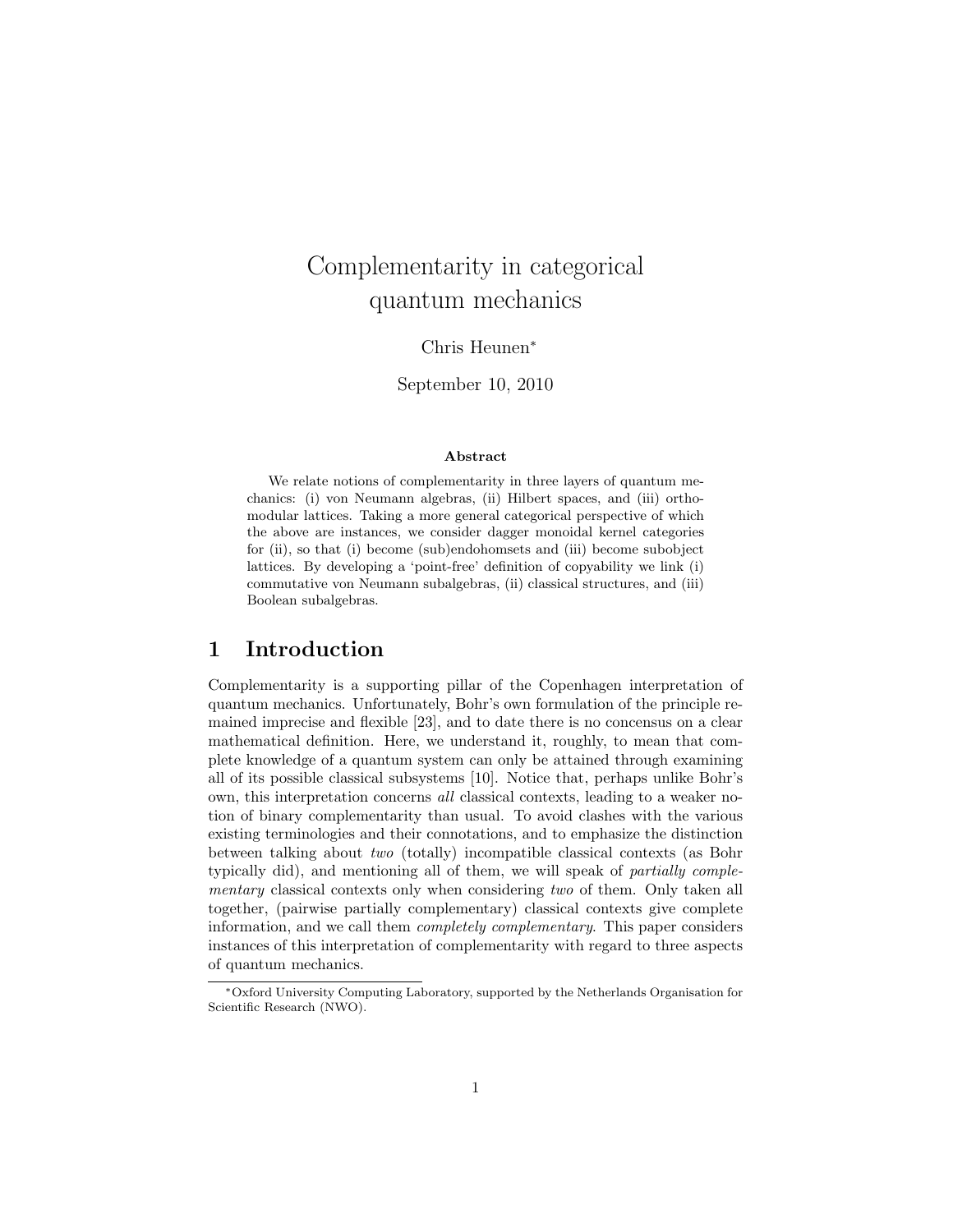- (i) The observables of a quantum system form a von Neumann algebra. In this setting, complete complementarity is customarily taken to mean that one has to look at all commutative von Neumann subalgebras [16, 25, 4].
- (ii) The states of a quantum system are unit vectors in a Hilbert space, which can be coordinatized by choosing any orthonormal basis. Here, complete complementarity may be interpreted as saying that it takes measurements in all possible orthonormal bases (of many identical copies of a system) to determine its state perfectly [26], as in state tomography [17, 18].
- (iii) The measurable properties of a quantum system form an orthomodular lattice. Complete complementarity translates to this view as stating that the lattice structure is determined by all Boolean sublattices [21, 13].

In fact, we will take a more general perspective, as all three layers, separately, have recently been studied categorically.

- (i) The set of commutative von Neumann subalgebras of a von Neumann algebra gives rise to a topos of set-valued functors, whose intuitionistic internal logic sheds light on the the original noncommutative algebra in so far as complete complementarity is concerned [12, 9].
- (ii) The category of Hilbert spaces can be abstracted to a dagger monoidal category, in which much of quantum mechanics can still be formulated [1]. In this framework, orthonormal bases are characterized as so-called classical structures [7, 8, 2].
- (iii) Orthomodular lattices can be obtained as kernel subobjects in a so-called dagger kernel category [11]. This paper considers Boolean sublattices systematically, in the tradition of e.g. [14].

We will take the view that of these three layers, (ii) is the primitive one, which the others derive from. Indeed, our main results are in categories that are simultaneously dagger monoidal categories and dagger kernel categories. We give definitions of partial and complete complementarity for (i) commutative von Neumann subalgebras, (ii) classical structures, and (iii) Boolean sublattices of the orthomodular lattice of kernels. By developing a point-free notion of copyability, we obtain a bijective correspondence between partially complementary classical structures and partially complementary Boolean sublattices. It is worth mentioning that this seems to be the first positive use of tensor products in the study of orthomodular lattices—the relation between tensor products and orthomodular lattices has resisted attempts at structural understanding so far, and only negative, restrictive, results are known. Our second main contribution is to characterize categorically what partially complementary commutative von Neumann subalgebras correspond to in terms of classical structures in the category of Hilbert spaces, conceptually improving upon previous work in this setting [20, 18]. The plan of the paper is as follows: Sections 2, 3 and 4 study layers (ii), (iii) and (i) respectively. Conclusions are then drawn in Section 5. The author is grateful to Samson Abramsky, Ross Duncan, Klaas Landsman, and Jamie Vicary for useful pointers and discussions.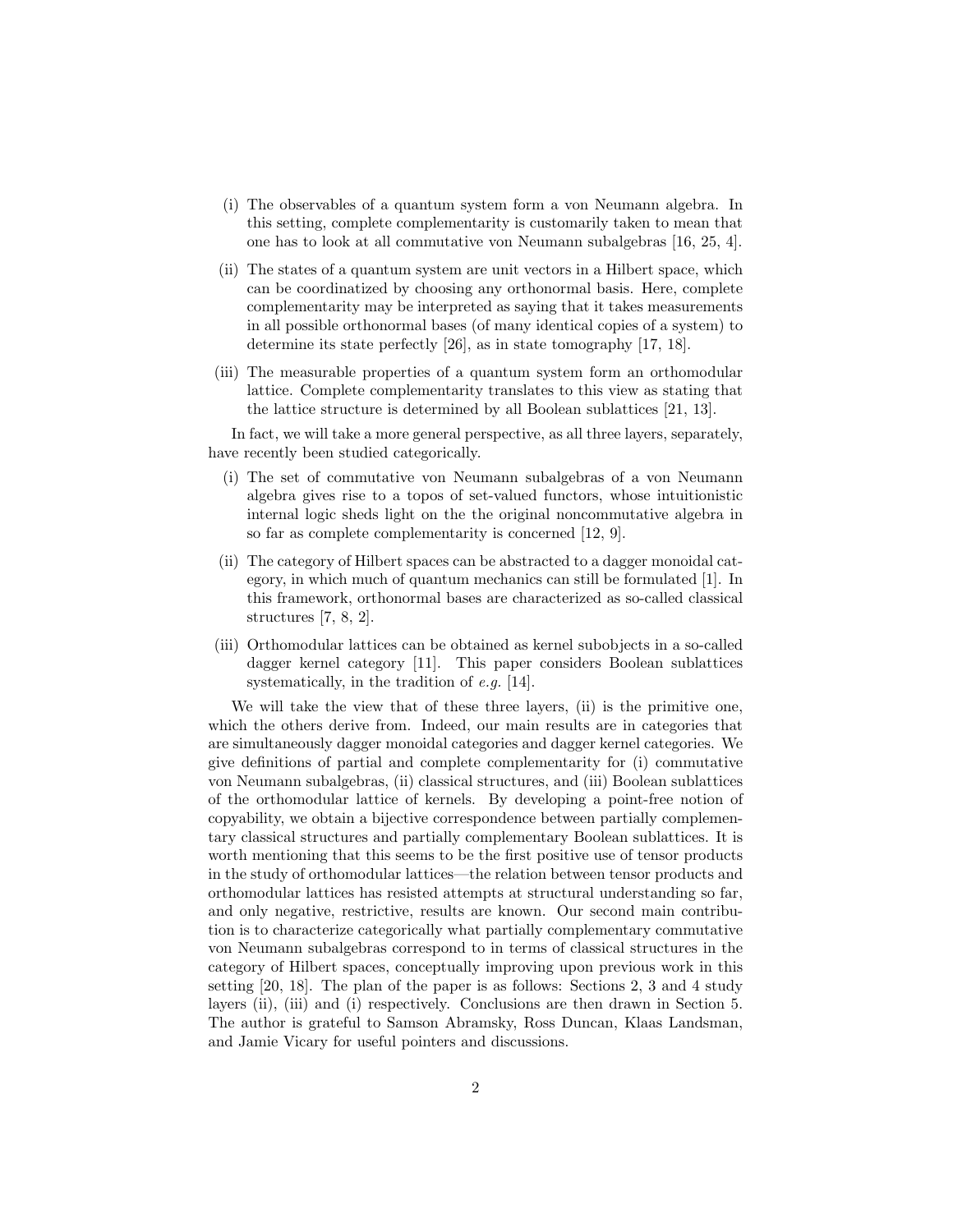### 2 Classical structures

A dagger on a category D is a functor  $\dagger: D^{op} \to D$  that acts on objects as  $X^{\dagger} = X$  and satisfies  $f^{\dagger \dagger} = f$  on morphisms. We will be interested in dagger categories that also have tensor products and kernels. By way of introduction we first recall these two extra structures separately, and then consider how they cooperate.

A dagger symmetric monoidal category is a dagger category that is simultaneously symmetric monoidal, satisfies  $(f \otimes g)^\dagger = f^\dagger \otimes g^\dagger$ , and whose coherence isomorphisms such as  $\lambda: X \otimes I \to X$  satisfy  $\lambda^{-1} = \lambda^{\dagger}$ . For more information about dagger monoidal categories and their uses in physics, we refer to [6, 1]. A morphism f is called *dagger monic* when  $f^{\dagger} \circ f = id$ .

Definition 1 A *classical structure* in a dagger symmetric monoidal category **D** is a commutative semigroup  $\delta: X \to X \otimes X$  that satisfies  $\delta^{\dagger} \circ \delta = id$  and the following so-called H<sup>\*</sup>-axiom: there is an involution  $\ast: D(I, X)^{op} \to D(I, X)$ such that  $\delta^{\dagger} \circ (x^* \otimes id) = (x^{\dagger} \otimes id) \circ \delta.$ 

Spelling out this terse definition in the graphical calculus [24], its conditions look as follows, where  $\delta$  is depicted as  $\phi$ .



We will not explicitly use much of a classical structure except its type and the fact that it is dagger monic; for more information we refer to the forthcoming article [2], and the aforementioned [6].

A dagger kernel category is a dagger category that has a zero object 0, and in which every morphism has a kernel that is dagger monic. We write ker( $f$ ) for the kernel of f, and  $\text{coker}(f) = \text{ker}(f^{\dagger})^{\dagger}$  for its cokernel. The definition  $k^{\perp} = \text{ker}(k^{\dagger})$  for kernels k yields an orthocomplement on the partially ordered set  $\text{KSub}(X)$  of kernel subobjects of a fixed object X. The main result of [11], which we refer to for more information about dagger kernel categories, is that this poset  $\text{KSub}(X)$  is always an orthomodular lattice.

The goal of this section is to investigate when kernels  $k: K \to X$  are 'compatible' with a given classical structure. To do so, we develop a notion of copyability that has to be 'point-free' because  $K$  is typically not the monoidal unit I.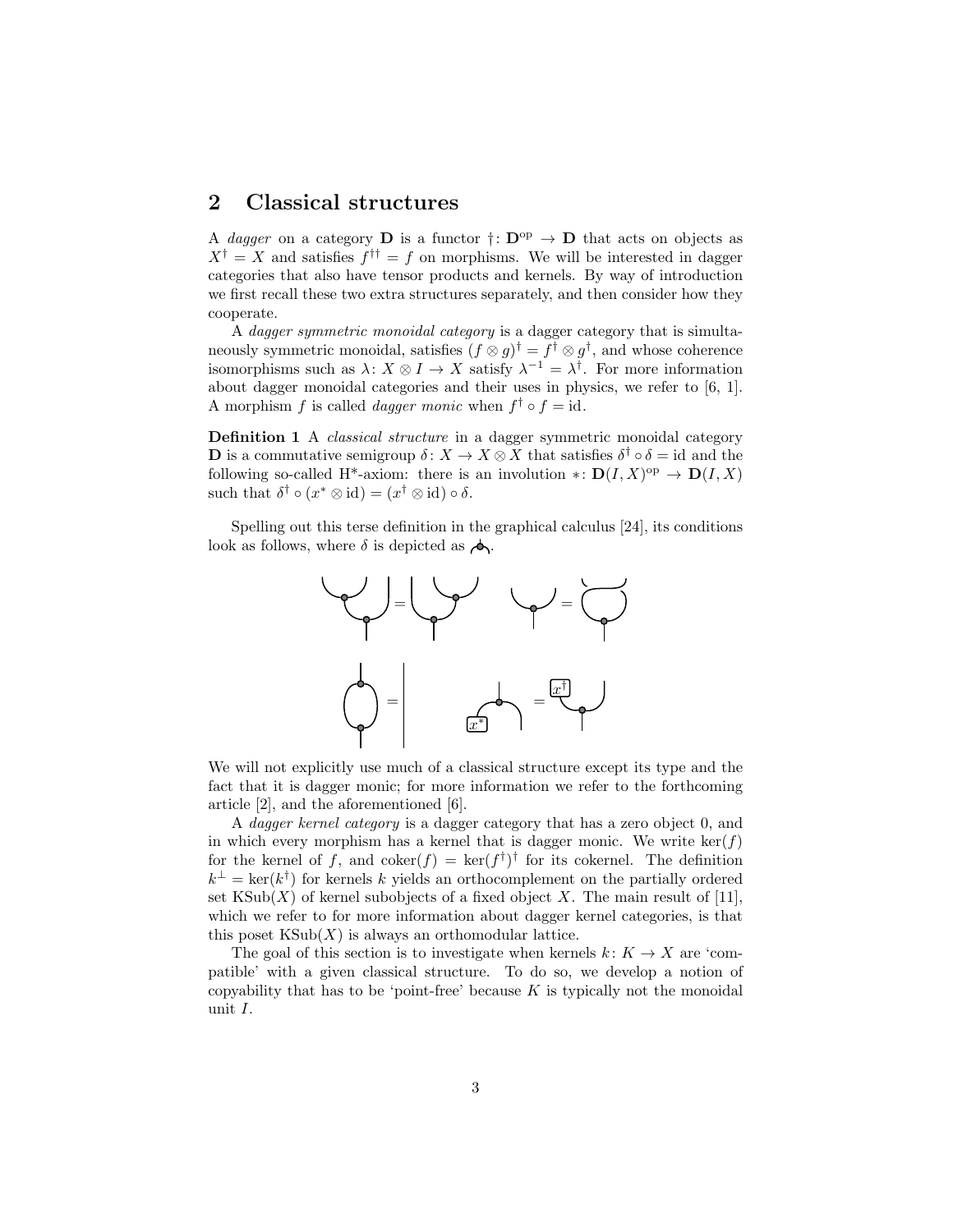#### 2.1 Kernels and tensor products

Fix a category D, and assume it to be a dagger symmetric monoidal category and a dagger kernel category simultaneously, which additionally satisfies

$$
\ker(f) \otimes \ker(g) = \ker(f \otimes id) \wedge \ker(id \otimes g)
$$

for all morphisms f and  $g$ <sup>1</sup>. The categories **Hilb** and **Rel** both satisfy the above relationship between tensor products and kernels. Some coherence properties follow easily from the assumptions:

| $\ker(f) \otimes 0 = 0,$                              | $0 \otimes \ker(g) = 0,$                              |
|-------------------------------------------------------|-------------------------------------------------------|
| $\ker(f) \otimes id = \ker(f \otimes id),$            | $id \otimes \ker(g) = \ker(id \otimes g),$            |
| $\ker(f) \otimes id = 0 \Leftrightarrow \ker(f) = 0,$ | $id \otimes \ker(g) = 0 \Leftrightarrow \ker(g) = 0.$ |

Notice that requiring ker(f  $\otimes$  g) = ker(f)  $\otimes$  ker(g) would have been too strong, for then ker(f) ⊗ id = ker(f) ⊗ ker(0) = ker(f ⊗ 0) = ker(0) = id for any f. Nevertheless, the following lemma shows that this property does hold 'on the diagonal', *i.e.* when  $f = g$ .

**Lemma 2** We have ker $(f \otimes f) = \ker(f) \otimes \ker(f)$  for any morphism f.

PROOF By definition of meet,  $\ker(f \otimes f) = \ker(f \otimes id) \wedge \ker(\mathrm{id} \otimes f)$  is the pullback of ker(f)⊗id and id ⊗ker(f). Hence it suffices to prove that ker(f)⊗ker(f) is a pullback of ker(f) ⊗ id and id ⊗ ker(f), too. So suppose that  $(id \otimes \ker(f)) \circ p =$  $(\ker(f) \otimes id) \circ q.$ 

$$
K \otimes X \xrightarrow{p} K \otimes X \otimes K
$$
  
\n
$$
K \otimes X \xrightarrow{\ker(f) \otimes id} X \otimes K \xrightarrow{f \otimes id} Y \otimes K
$$
  
\n
$$
K \otimes X \xrightarrow{\ker(f) \otimes id} X \otimes X \xrightarrow{f \otimes id} Y \otimes X
$$

Then

$$
(\mathrm{id} \otimes \mathrm{ker}(f)) \circ (f \otimes \mathrm{id}) \circ p = (f \otimes \mathrm{id}) \circ (\mathrm{id} \otimes \mathrm{ker}(f)) \circ p
$$

$$
= (f \otimes \mathrm{id}) \circ (\mathrm{ker}(f) \otimes \mathrm{id}) \circ q
$$

$$
= (0 \otimes \mathrm{id}) \circ q
$$

$$
= 0.
$$

Since ker(f) is dagger monic, we find  $(f \otimes id) \circ p = 0$ . Therefore there exists  $\varphi$  such that  $p = \ker(f \otimes id) \circ \varphi$ . A symmetric argument shows that  $q =$  $(id \otimes \ker(f)) \circ \varphi$ ; as  $\ker(f)$  is dagger monic,  $\varphi = (\ker(f)^{\dagger} \otimes id) \circ p = (id \otimes \ker(f)^{\dagger}) \circ q$ is the unique such morphism. Hence  $\ker(f) \otimes \ker(f)$  is indeed the pullback we were looking for.  $\Box$ 

<sup>&</sup>lt;sup>1</sup>One might consider additional coherence requirements such as ker $(f \otimes g) = \ker(f \otimes id) \vee$  $ker(id \otimes g)$ , but these are not necessary for our present purposes.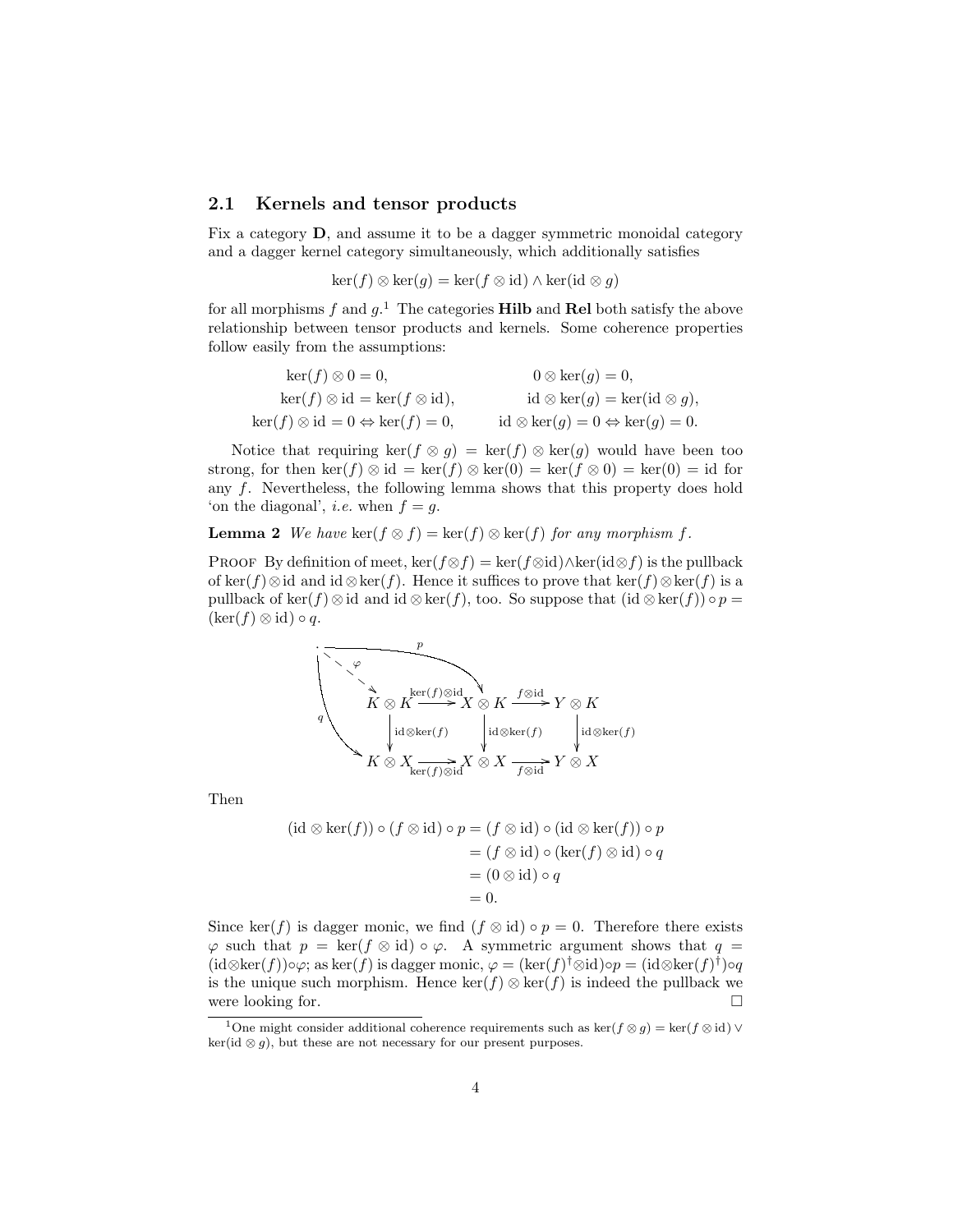### 2.2 Copyability

Throughout this section we fix a classical structure  $\delta: X \to X \otimes X$ .

**Definition 3** An endomorphism  $p: X \to X$  is called *copyable* (along  $\delta$ ) when  $\delta \circ p = (p \otimes p) \circ \delta$ . A nonendomorphism  $k: K \to X$  is called *copyable* (along  $\delta$ ) when  $P(k) = k \circ k^{\dagger}$  is.

We start by relating the previous definition to copyability of vectors as used in [5].

**Lemma 4** The following are equivalent for a unit vector x in  $H \in \textbf{Hilb}:$ 

- (a) the morphism  $\mathbb{C} \to H$  defined by  $1 \mapsto x$  is copyable;
- (b) there is a phase  $z \in \mathbb{C}$  with  $|z| = 1$  such that  $\delta(x) = z \cdot (x \otimes x)$ ;
- (c) there is a unit vector  $x' \in H$  with  $P(x) = P(x')$  and  $\delta(x') = x' \otimes x'$ .

PROOF For  $(a) \Rightarrow (b)$ :

$$
\delta(x) = (\delta \circ P(x))(x) = (P(x) \otimes P(x)) \circ \delta(x) = \langle x \otimes x \, | \, \delta(x) \rangle \cdot (x \otimes x).
$$

Taking  $z = \langle x \otimes x | \delta(x) \rangle$  gives  $|z| = ||\langle x \otimes x | \delta(x) \rangle \cdot (x \otimes x)|| = ||\delta(x)|| = ||x|| = 1.$ Conversely, to see  $(b) \Rightarrow (a)$ :

$$
(\delta \circ P(x))(y) = \delta \circ x \circ x^{\dagger}(y)
$$
  
\n
$$
= \langle x | y \rangle \cdot \delta(x)
$$
  
\n
$$
= \langle x | y \rangle \cdot z \cdot (x \otimes x)
$$
  
\n
$$
= \langle \delta(x) | \delta(y) \rangle \cdot z \cdot (x \otimes x)
$$
  
\n
$$
= |z|^2 \cdot \langle x \otimes x | \delta(y) \rangle \cdot (x \otimes x)
$$
  
\n
$$
= \langle x \otimes x | \delta(y) \rangle \cdot (x \otimes x)
$$
  
\n
$$
= (x \otimes x) \circ (x^{\dagger} \otimes x^{\dagger}) \circ \delta(y)
$$
  
\n
$$
= P(x \otimes x) \circ \delta(y).
$$

The equivalence of (b) and (c) is established by the equality  $x' = z \cdot x$ .

Example 5 In any dagger kernel category with tensor products satisfying the coherence set out in section 2.1, zero morphisms and identity morphisms are always copyable:

$$
\delta \circ P(0) = \delta \circ 0 = 0 \circ \delta = (0 \otimes 0) \circ \delta = P(0 \otimes 0) \circ \delta,
$$
  

$$
\delta \circ P(\text{id}) = \delta \circ \text{id} = \delta = (\text{id} \otimes \text{id}) \circ \delta = P(\text{id} \otimes \text{id}) \circ \delta.
$$

These two kernels are called the *trivial* kernels.

**Example 6** In the category **Hilb** of Hilbert spaces, a classical structure  $\delta$  corresponds to the choice of an orthonormal basis  $(e_i)$  [2], whereas a kernel corresponds to a (closed) linear subspace [11]. A kernel is copyable if and only if it is the linear span of a subset of the orthonormal basis.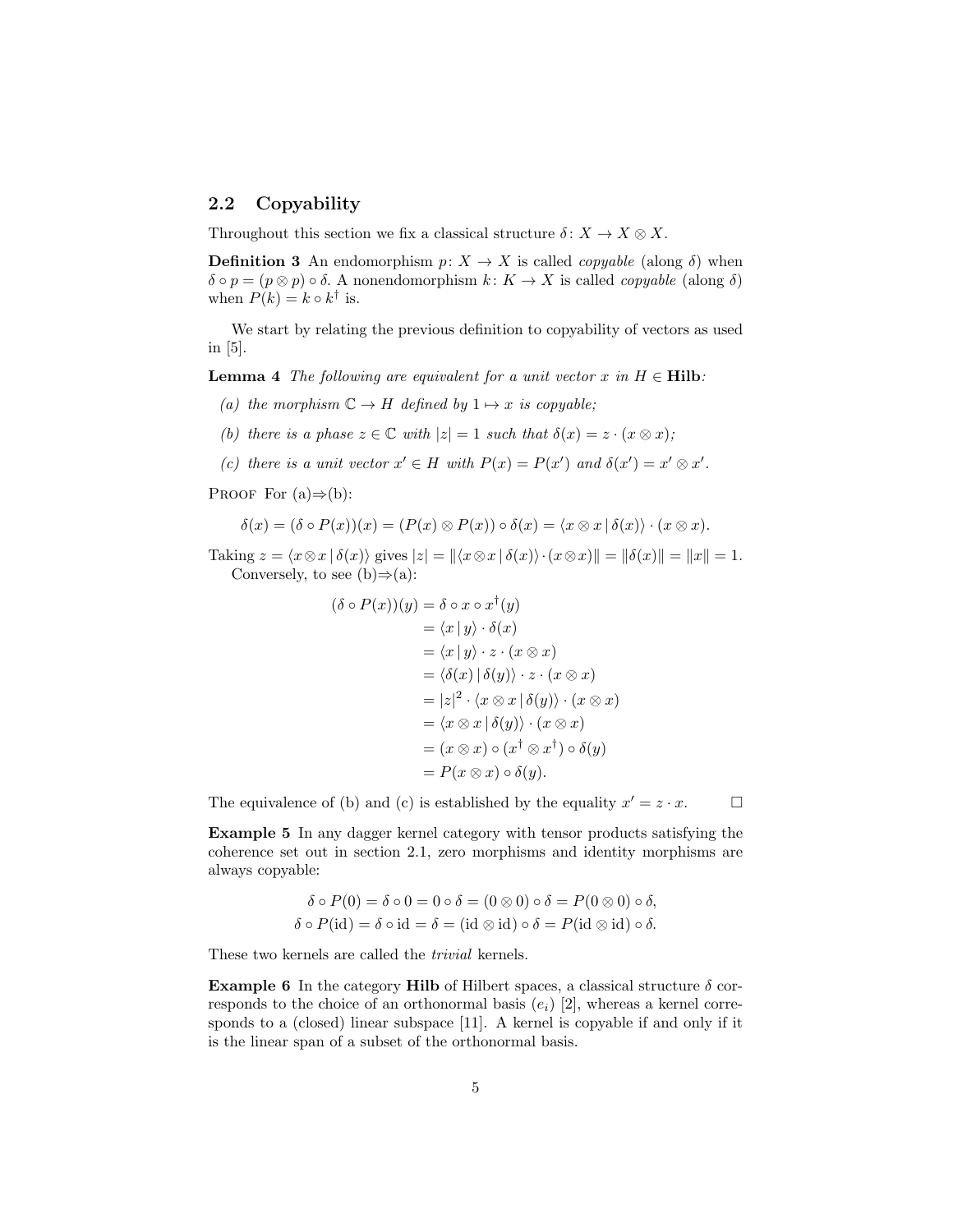**Example 7** In the category Rel of sets and relations, a classical structure  $\delta$ on  $X$  corresponds to (a disjoint union of) Abelian group structure(s) on  $X$  [19], and a kernel is to a subset  $K \subseteq X$  [11]. A kernel is copyable iff

$$
\{(x \cdot y, (x, y)) \mid x, y \in X, x \cdot y \in K\} = \delta \circ P(k)
$$
  
=  $P(k \otimes k) \circ \delta$   
=  $\{(x \cdot y, (x, y)) \mid x \in K, y \in K\},$ 

*i.e.* if and only if  $x \in K \wedge y \in K \Leftrightarrow x \cdot y \in K$ . One direction of this equivalence implies that K is a subsemigroup. Fixing  $k \in K$ , we see that for any  $x \in X$ there is  $y = x^{-1} \cdot k$  such that  $x \cdot y \in K$ . Therefore, the other direction implies that  $x \in K$ . That is,  $K = X$ . We conclude that the only copyable kernels in Rel are the trivial ones.

This signifies that Rel does not 'have enough kernels'. There is an order isomorphism between  $\{p \in \text{Rel}(X, X) \mid p = p^{\dagger} = p \circ p \leq \text{id}\}$  and  $\text{KSub}(X)$  for a certain order  $\leq$  on endohomsets [11, Proposition 12]. The situation improves when we consider all  $p \in Rel(X, X)$  with  $p = p^{\dagger} = p^2$  instead of just the ones below the identity: these are precisely partial equivalence relations, i.e. the symmetric and transitive relations. One finds that such an endomorphism  $\sim$  is copyable if and only if it is a 'groupoid congruence' in the following sense:

$$
x \cdot y \sim z \Longleftrightarrow \exists_{x',y'} [x \sim x', y \sim y', x' \cdot y' = z]
$$

**Lemma 8** A dagger monic  $k$  is copyable if and only if there is a (unique) morphism  $\delta_k$  making the following diagram commute:

$$
X \xrightarrow{k^{\dagger}} K \searrow K
$$
  
\n
$$
\delta \qquad | \delta_{k} \qquad \qquad \delta
$$
  
\n
$$
X \otimes X \xrightarrow[k^{\dagger} \otimes k^{\dagger} K \otimes K \searrow_{k \otimes k} X \otimes X.
$$

**PROOF** 

k is copyable  
\n
$$
\iff (P(k) \otimes P(k)) \circ \delta = \delta \circ P(k)
$$
\n
$$
\iff (P(k) \otimes P(k)) \circ \delta = (P(k) \otimes P(k)) \circ \delta \circ P(k) = \delta \circ P(k)
$$
\n
$$
\iff \exists_{\delta_k} . \delta \circ k = (k \otimes k) \circ \delta_k , \delta_k \circ k^{\dagger} = (k^{\dagger} \otimes k^{\dagger}) \circ \delta. \qquad \Box
$$

We say that f is a *dagger retract* of g if there are dagger monic  $a$  and  $b$ making the following diagram commute:

$$
f\downarrow \qquad \qquad \downarrow \qquad \frac{a}{b} \cdot \frac{a^{\dagger}}{b} \cdot \frac{1}{b^{\dagger}}
$$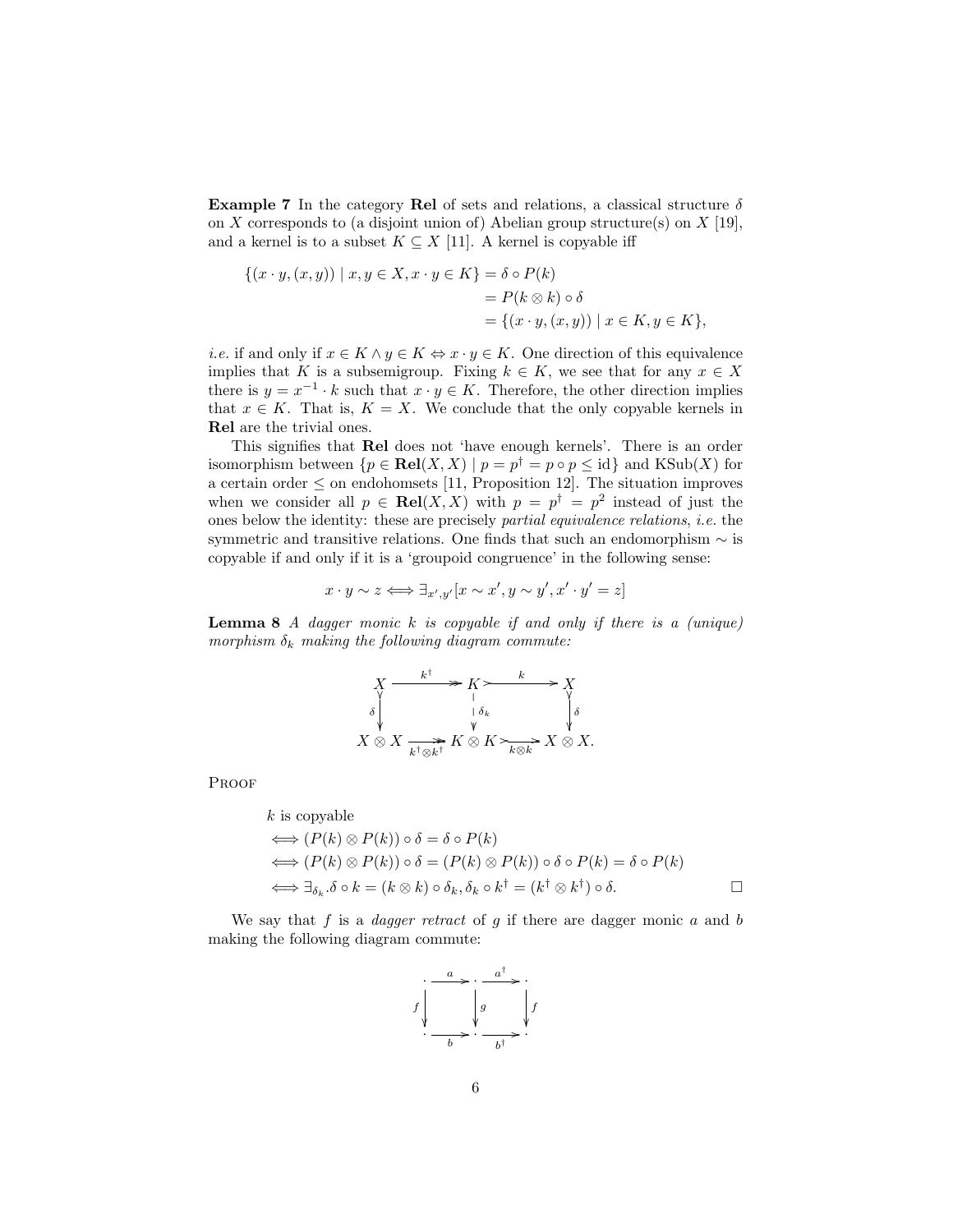Notice that if  $f$  and  $f'$  are both dagger retracts of  $g$  (along the same  $a$  and  $b$ ), then  $f = b^{\dagger} \circ b \circ f = b^{\dagger} \circ g \circ a = f' \circ a^{\dagger} \circ a = f'.$ 

**Proposition 9** If k is a copyable dagger monic,  $\delta_k$  is a classical structure.

PROOF If k is a copyable dagger monic, then it follows from Lemma 8 that  $\delta_k$  is a dagger retract of  $\delta$ , and  $\delta_k^{\dagger}$  is a dagger retract of  $\delta^{\dagger}$ . Therefore,  $\delta_k$  is associative, commutative, and is dagger monic. For example, to verify commutativity, notice that  $\gamma_k: K \otimes K \to K \otimes K$  is a dagger retract of  $\gamma: X \otimes X \to X \otimes X$ . Since dagger retracts compose, this means that  $\gamma_k \circ \delta_k$  and  $\delta_k$  are both dagger retracts (along the same morphisms) of  $\gamma \circ \delta = \delta$ . Hence  $\gamma_k \circ \delta_k = \delta_k$ . The other algebraic properties are verified similarly (including the Frobenius equation).

We are left to check the H<sup>\*</sup>-axiom. Let  $x: I \to K$ . Since  $\delta$  satisfies the H<sup>\*</sup>-axiom, there is  $(k \circ x)^*$ :  $I \to X$  such that

$$
\delta^{\dagger} \circ ((k \circ x)^{*} \otimes id) = ((k \circ x)^{\dagger} \otimes id) \circ \delta.
$$

Now put  $x^* = k^{\dagger} \circ (k \circ x)^* : I \to K$ . Then:

$$
\delta_k^{\dagger} \circ (x^* \otimes id) = \delta_k^{\dagger} \circ (k^{\dagger} \otimes id) \circ ((k \circ x)^* \otimes id)
$$
  
\n
$$
= \delta_k^{\dagger} \circ (k^{\dagger} \otimes k^{\dagger}) \circ ((k \circ x)^* \otimes id) \circ k
$$
  
\n
$$
= k^{\dagger} \circ \delta^{\dagger} \circ ((k \circ x)^* \otimes id) \circ k
$$
  
\n
$$
= k^{\dagger} \circ ((k \circ x)^{\dagger} \otimes id) \circ \delta \circ k
$$
  
\n
$$
= (x^{\dagger} \otimes id) \circ (k^{\dagger} \otimes k^{\dagger}) \circ \delta \circ k
$$
  
\n
$$
= (x^{\dagger} \otimes id) \circ \delta_k \circ k^{\dagger} \circ k
$$
  
\n
$$
= (x^{\dagger} \otimes id) \circ \delta_k.
$$

Hence  $\delta_k$  satisfies the H<sup>\*</sup>-axiom, too.

Observe that it follows from the previous proposition that a dagger monic  $k$ is copyable if and only if its domain carries a classical structure  $\delta_k$  and k is simultaneously a homomorphism of nonunital monoids and of nonunital comonoids. It stands to reason to define categories of classical structures to have such morphisms. This is a natural generalization of Definition 3 and also matches [15, 2.4.4].

Definition 10 Let CS[D] denote the category whose objects are classical structures in **D**. A morphism  $(X, \delta_X) \to (Y, \delta_Y)$  is a morphism  $f: X \to Y$  in **D** satisfying  $\delta_Y \circ f = (f \otimes f) \circ \delta_X$  and  $\delta_Y^{\dagger} \circ (f \otimes f) = f \circ \delta_X^{\dagger}$ .

#### **Proposition 11** If  $D$  is a dagger kernel category, so is  $CS[D]$ .

**PROOF** It is straightforward to see that  $CS[D]$  inherits daggers and zero objects from **D**, so it suffices to prove that it also inherits kernels. Let  $f: (X, \delta_X) \to$  $(Y, \delta_Y)$  be a morphism in CS[D]. We will use Lemma 8 to establish that ker(f) is copyable. Since ker(f)  $\otimes$  ker(f) = ker(f  $\otimes$  f) by Lemma 2, and

$$
(f \otimes f) \circ \delta_X \circ \ker(f) = \delta_Y \circ f \circ \ker(f) = \delta_Y \circ 0 = 0,
$$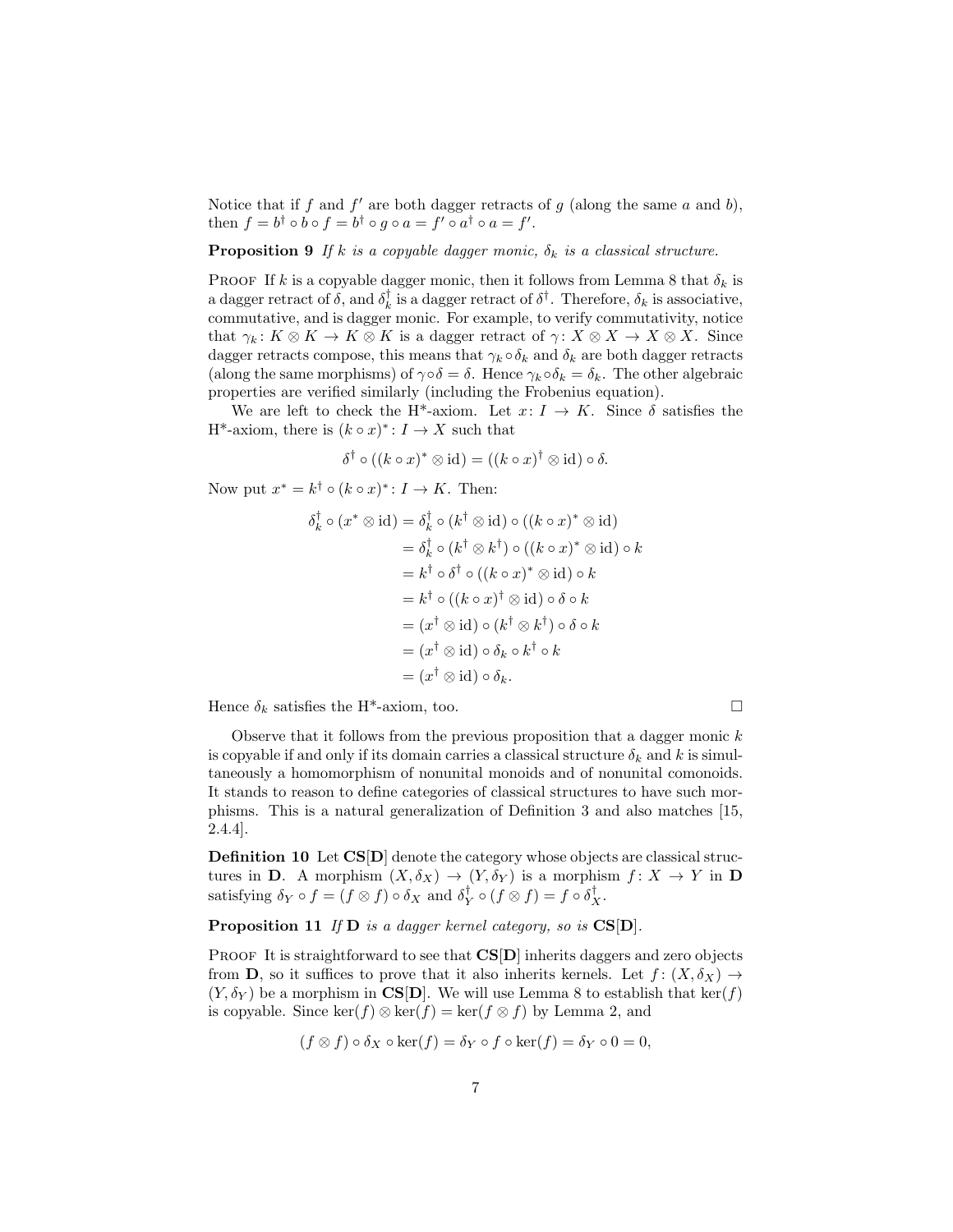there is a  $\varphi: K \to K \otimes K$  satisfying  $\delta_X \circ \ker(f) = (\ker(f) \otimes \ker(f)) \circ \varphi$ . Similarly, since

$$
f \circ \delta_X^{\dagger} \circ (\ker(f) \otimes \ker(f)) = \delta_Y^{\dagger} \circ (f \otimes f) \circ (\ker(f) \otimes \ker(f)) = 0,
$$

there is a  $\psi: K \otimes K \to K$  with  $\delta_X^{\dagger} \circ (\ker(f) \otimes \ker(f)) = \ker(f) \circ \psi$ . As all morphisms involved are dagger monic, one finds  $\varphi^{\dagger} = \psi$ . Thus ker(f) is a well-defined morphism in  $CS[D]$  and in fact a kernel.

The previous proposition enables the following satisfactory rephrasing of Proposition 9.

Corollary 12 Let  $\delta$  be a classical structure on X in D. The kernels that are copyable along  $\delta$  are precisely the kernel subobjects of  $\delta$  in CS[D].

#### 2.3 Complementarity and mutual unbiasedness

Definition 13 Two classical structures are *partially complementary* if no nontrivial kernel is simultaneously copyable along both.

The above definition clashes with complementarity of classical structures as defined in [5]. Let us spend some time developing a notion that does correspond to complementarity in the sense of [5] directly.

**Definition 14** A morphism  $x: U \to X$  is called unbiased (relative to  $\delta$ ) if and only if  $P(x^{\dagger} \circ k) = P(x^{\dagger} \circ l)$  for all copyable kernels k and l.

Recall that if the ambient category is simply well-pointed, then  $\text{KSub}(X)$ is atomic, and its atoms are precisely the kernels with domain  $I$  [11]. If such 'points' are unbiased in the above sense, then they are unbiased vectors in the sense of [5].

Another advantage of the previous definition in this point-based setting is that it does not need to specify what the scalars  $\langle k | x \rangle$  are. In the traditional point-based setting this scalar involves the dimension of the carrier Hilbert space, and is therefore limited to finite-dimensional spaces. The above definition can be interpreted regardless of dimensional aspects.

**Lemma 15** If a nonzero kernel is copyable (along  $\delta$ ) then it is not unbiased (*relative to*  $\delta$ ).

PROOF Let x be a nonzero copyable kernel. Then  $x^{\perp}$  is copyable, too, by Lemma 19. The trivial kernels are always copyable by Example 5. Hence  $k = id$ and  $l = x^{\perp}$  are both copyable kernels. But

$$
P(x^{\dagger} \circ k) = P(x^{\dagger}) = x^{\dagger} \circ x \neq 0 = P(0) = P(x^{\dagger} \circ \ker(x^{\dagger})) = P(x^{\dagger} \circ l),
$$

and therefore  $x$  cannot be unbiased.  $\Box$ 

Definition 16 Two classical structures are mutually unbiased if a nontrivial kernel is unbiased relative to one whenever it is copyable along the other.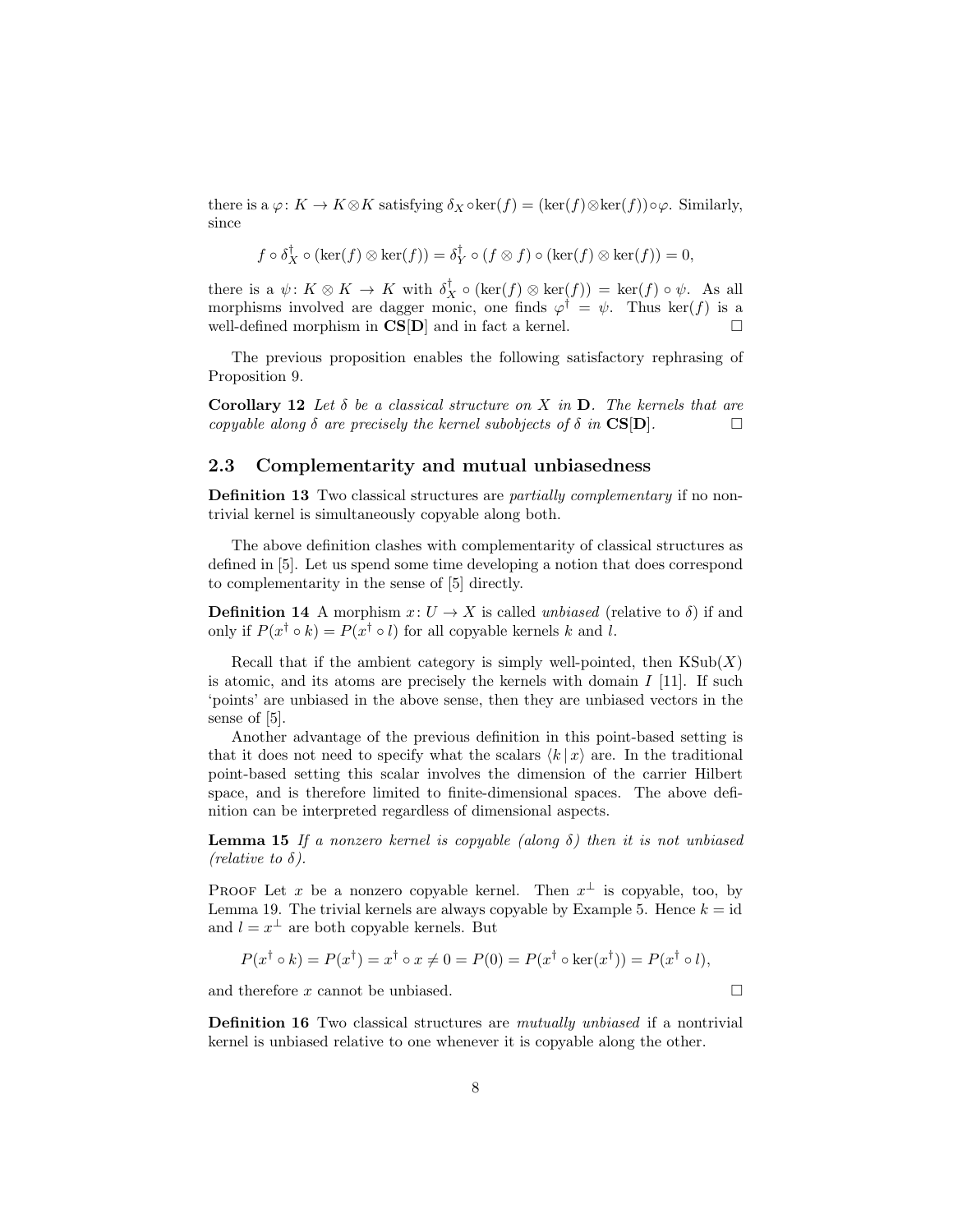Proposition 17 Mutually unbiased classical structures are partially complementary.

PROOF Suppose that  $\delta$  and  $\delta'$  are mutually unbiased, and let k be a kernel in the intersection. That is, k is copyable along both  $\delta$  and  $\delta'$ . By Lemma 15, k cannot be unbiased relative to  $\delta'$ . This contradicts mutual unbiasedness unless k were a trivial kernel.

There is no converse to the previous proposition. For example, consider the object  $\mathbb{C}^2$  in the category **Hilb**. A classical structure corresponds to an orthonormal basis of  $\mathbb{C}^2$ , and hence corresponds (up to sign) to a single ray. The collections of copyables of classical structures induced by two different rays always have trivial intersection. But certainly not every pair of different orthonormal bases is mutually unbiased. We conclude that Definition 16 is too strong for our purposes.

# 3 Boolean subalgebras of orthomodular lattices

This section concerns level (iii) of the Introduction. We will prove that kernels that are copyable along  $\delta$  form a Boolean subalgebra of the orthomodular lattice of all kernel subobjects of X.

**Lemma 18** The copyable kernels form a sub-meetsemilattice of  $KSub(X)$ .

PROOF The bottom element 0 is always copyable by Example 5. So we have to prove that if k and l are copyable kernels, then so is  $k \wedge l$ . Recall that  $k \wedge l$  is defined as the pullback.

$$
K \wedge L \xrightarrow{p} L
$$
\n
$$
q \downarrow l
$$
\n
$$
K \xrightarrow{k} X
$$

Together with the assumption that  $k$  and  $l$  are copyable, this means that the top, back, right and bottom face of the following cube commute:



Hence  $l \circ \delta_l^{\dagger} \circ (p \otimes p) = k \circ \delta_k^{\dagger} \circ (q \otimes q)$ . Therefore, by the universal property of pullbacks, there exists a dashed morphism  $\varphi$  making the left and front sides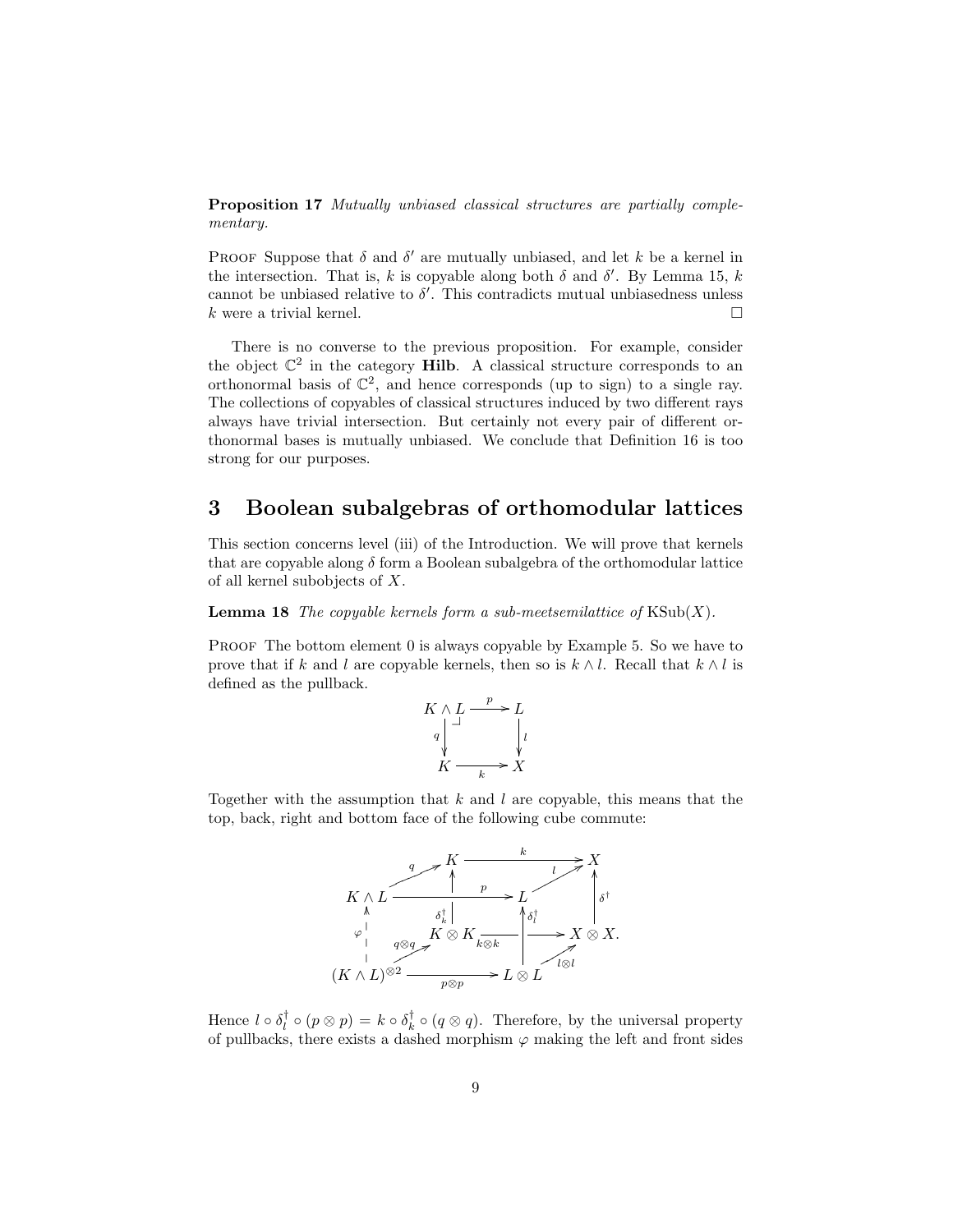of the above cube commute. Using the fact that  $p$  and  $q$  are dagger monic, we deduce  $\varphi = (k \wedge l)^{\dagger} \circ \delta^{\dagger} \circ ((k \wedge l) \otimes (k \wedge l))$ . This means that the left square in the following diagram commutes:



The right square is seen to commute analogously—take daggers of all the vertical morphisms in the cube. Therefore the whole rectangle commutes. In other words,  $\delta \circ P(k \wedge l) = (P(k \wedge l) \otimes P(k \wedge l)) \circ \delta$ , that is,  $k \wedge l$  is copyable.  $\Box$ 

Lemma 19 The copyable kernels form an orthocomplemented sublattice of the orthomodular lattice  $\text{KSub}(X)$ .

PROOF We have to prove that if k is a copyable kernel, then so is  $k^{\perp} = \text{ker}(k^{\dagger})$ .

$$
K \rightharpoonup K \rightharpoonup K \rightharpoonup K \rightharpoonup K \rightharpoonup K \rightharpoonup K \rightharpoonup K \rightharpoonup K \rightharpoonup K \rightharpoonup K \rightharpoonup K \rightharpoonup K \rightharpoonup K \rightharpoonup K \rightharpoonup K \rightharpoonup K \rightharpoonup K \rightharpoonup K \rightharpoonup K \rightharpoonup K \rightharpoonup K \rightharpoonup K \rightharpoonup K \rightharpoonup K \rightharpoonup K \rightharpoonup K \rightharpoonup K \rightharpoonup K \rightharpoonup K \rightharpoonup K \rightharpoonup K \rightharpoonup K \rightharpoonup K \rightharpoonup K \rightharpoonup K \rightharpoonup K \rightharpoonup K \rightharpoonup K \rightharpoonup K \rightharpoonup K \rightharpoonup K \rightharpoonup K \rightharpoonup K \rightharpoonup K \rightharpoonup K \rightharpoonup K \rightharpoonup K \rightharpoonup K \rightharpoonup K \rightharpoonup K \rightharpoonup K \rightharpoonup K \rightharpoonup K \rightharpoonup K \rightharpoonup K \rightharpoonup K \rightharpoonup K \rightharpoonup K \rightharpoonup K \rightharpoonup K \rightharpoonup K \rightharpoonup K \rightharpoonup K \rightharpoonup K \rightharpoonup K \rightharpoonup K \rightharpoonup K \rightharpoonup K \rightharpoonup K \rightharpoonup K \rightharpoonup K \rightharpoonup K \rightharpoonup K \rightharpoonup K \rightharpoonup K \rightharpoonup K \rightharpoonup K \rightharpoonup K \rightharpoonup K \rightharpoonup K \rightharpoonup K \rightharpoonup K \rightharpoonup K \rightharpoonup K \rightharpoonup K \rightharpoonup K \rightharpoonup K \rightharpoonup K \rightharpoonup K \rightharpoonup K \rightharpoonup K \rightharpoonup K \rightharpoonup K \rightharpoonup K \rightharpoonup K \rightharpoonup K \rightharpoonup K \rightharpoonup K \rightharpoonup K \rightharpoonup K \rightharpoonup K \rightharpoonup K \rightharpoonup K \rightharpoonup K \rightharpoonup K \rightharpoonup K \rightharpoonup K \rightharpoonup K \r
$$

Since k is copyable, we have  $k^{\dagger} \circ \delta^{\dagger} \circ (k^{\perp} \otimes k^{\perp}) = \delta^{\dagger}_k \circ (k^{\dagger} \otimes k^{\dagger}) \circ (k^{\perp} \otimes k^{\perp}) =$  $\delta_k^{\dagger} \circ (0 \otimes 0) = 0$ , so that the dashed arrow f in the above diagram exists, making the square to its right commute. Since  $k^{\perp}$  is dagger monic, f must equal coker $(k) \circ \delta^{\dagger} \circ (\ker(k^{\dagger}) \otimes \ker(k^{\dagger})).$ 

Similarly, it follows from copyability of k that  $(k^{\perp})^{\dagger} \circ \delta_k^{\dagger} \circ (k \otimes k) = 0$ , so that the dashed arrow g exists. Since g must be  $\operatorname{coker}(k) \circ \delta^{\dagger} \circ (\operatorname{coker}(k)^{\dagger} \otimes \operatorname{coker}(k)^{\dagger}),$ we see that f and q coincide. Hence the rectangle composed of the middle two squares commutes. Taking its dagger yields the following commutative diagram:



That is,  $k^{\perp}$  is copyable.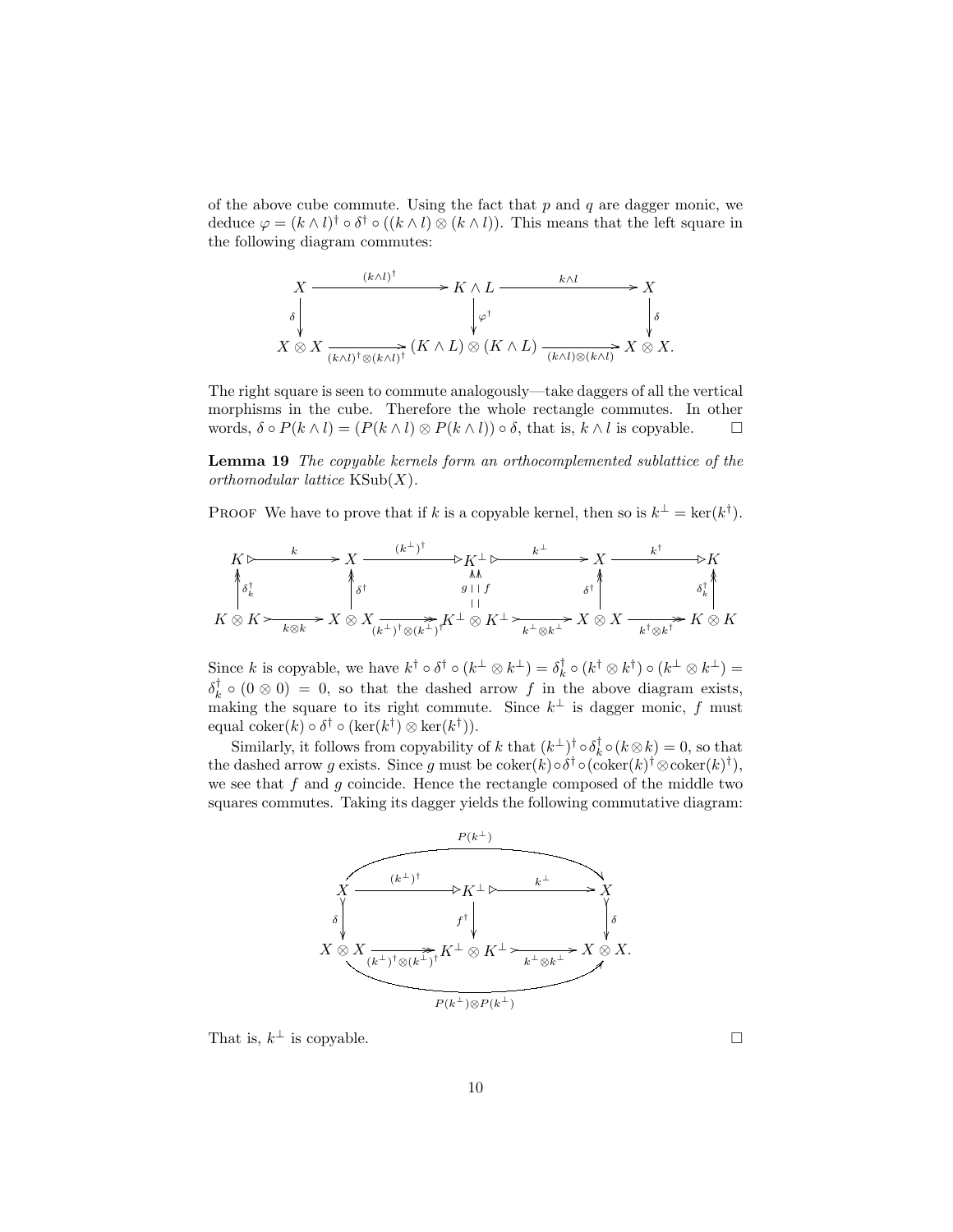**Remark 20** Notice that if the classical structure had a unit  $\varepsilon$ , the previous result would have been impossible if we had additionally demanded  $\varepsilon \circ P(k) = \varepsilon$ for k to be copyable, since then  $\varepsilon = \varepsilon \circ P(k^{\perp}) = \varepsilon \circ P(k) \circ P(k^{\perp}) = \varepsilon \circ P(k \wedge k^{\perp}) =$  $\varepsilon \circ 0 = 0$ . Compare [2].

**Lemma 21** [11, Theorem 1] An orthocomplemented sublattice L of  $\text{KSub}(X)$ is Boolean if and only if  $k \wedge l = 0$  implies  $l^{\dagger} \circ k = 0$  for all  $k, l \in L$ .

**Theorem 22** The copyable kernels form a Boolean subalgebra of the orthomodular lattice  $\text{KSub}(X)$ .

PROOF By the previous lemmas, it suffices to prove that if  $k \wedge l = 0$  for copyable kernels k and l, then  $l^{\dagger} \circ k = 0$ . So let k and l be copyable kernels and suppose  $k \wedge l = 0$ . Say  $k = \ker(f)$  and  $l = \ker(g)$ . Then

$$
(f \otimes id) \circ (k \otimes l) = (f \circ k) \otimes l = 0 \otimes l = 0,
$$

so that  $k \otimes l \leq \ker(f \otimes id) = k \otimes id \leq (k \otimes id) \wedge (id \otimes k) = k \otimes k$ . Similarly,  $k \otimes l \leq l \otimes l$ . Therefore the bottom, top, back and right faces of the following cube commute:



The universal property of the pullback formed by the top face yields the dashed morphism  $\varphi$  making the left and front faces commute. Hence  $\delta_l^{\dagger} \circ ((l^{\dagger} \circ k) \otimes id) =$ 0. But then, as  $k$  and  $l$  are copyable:

$$
l^{\dagger} \circ k = l^{\dagger} \circ k \circ \delta_k^{\dagger} \circ \delta_k
$$
  
=  $l^{\dagger} \circ \delta^{\dagger} \circ (k \otimes k) \circ \delta_k$   
=  $\delta_l^{\dagger} \circ (l^{\dagger} \otimes l^{\dagger}) \circ (k \otimes k) \circ \delta_k$   
=  $\delta_l^{\dagger} \circ ((l^{\dagger} \circ k) \otimes \text{id}) \circ (\text{id} \otimes (l^{\dagger} \circ k)) \circ \delta_k$   
=  $0 \circ (\text{id} \otimes (l^{\dagger} \circ k)) \circ \delta_k$   
= 0.

This finishes the proof.

It follows immediately that the category CS[D] is a Boolean dagger kernel category (in the sense of [11]).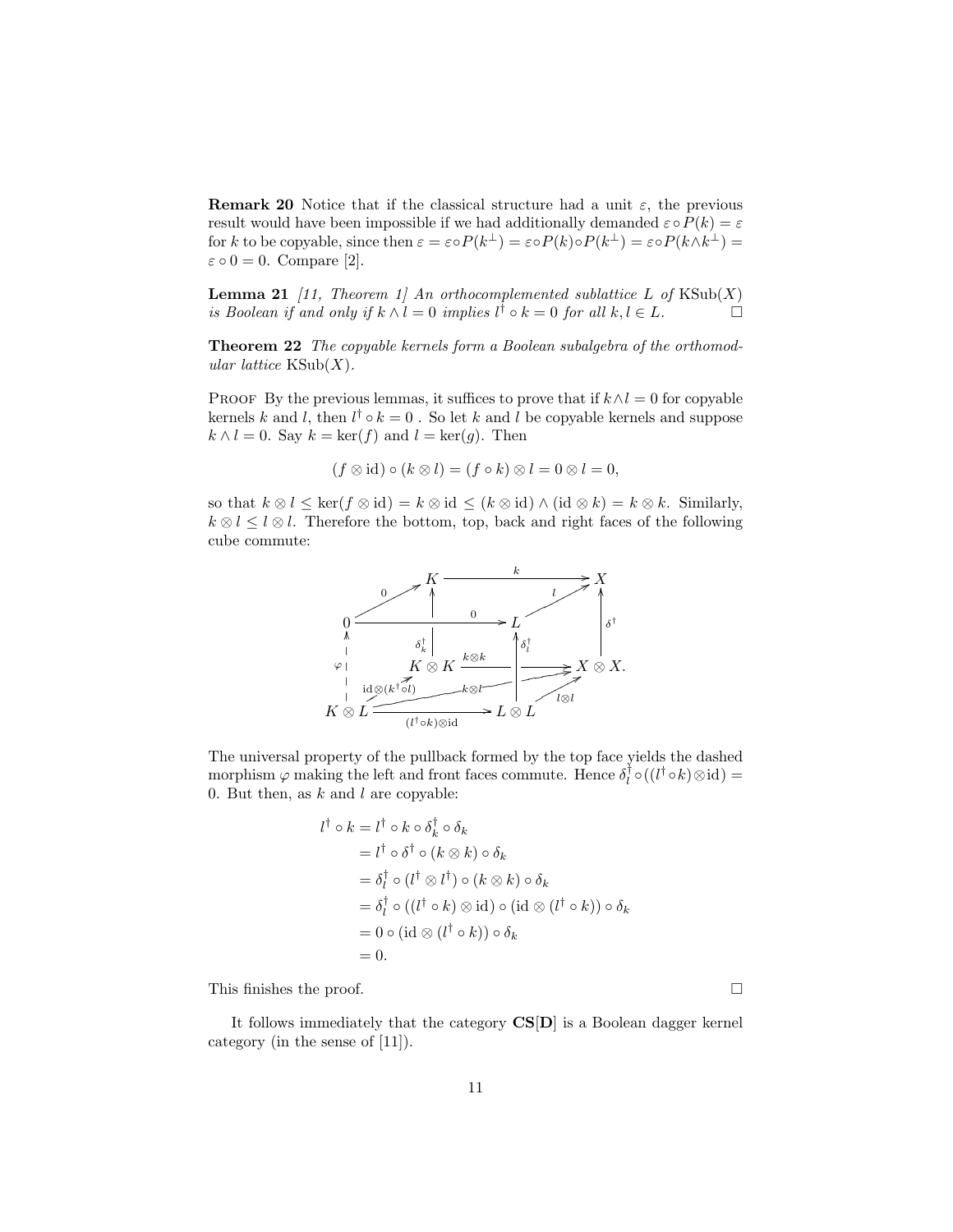In the category Hilb, Example 6 shows that the copyable kernels in fact form a maximal Boolean subalgebra. Example 7 shows that this does not hold generally. For in Rel, one has  $\text{KSub}(X) = \mathcal{P}(X)$ , but the copyable kernels are always  $\{0, 1\}$ , which are only maximal if X has cardinality 1. Similarly, not every maximal Boolean subalgebra  $B$  of  $\text{KSub}(X)$  induces a classical structure on  $X$  of which  $B$  are the copyables, as does happen to be the case in **Hilb**.

The following definition expresses the standard view in (order-theoretic) quantum logic that Boolean subalgebras of orthomodular lattices are regarded as embodying complete complementarity. It is precisely what is needed to make Theorem 24 true.

Definition 23 Two Boolean subalgebras of an orthomodular lattice are called partially complementary when they have trivial intersection.

Theorem 24 Two classical structures are partially complementary if and only if their collections of copyable kernels are partially complementary.

Hence we have linked, fully abstractly, partial complementarity in the ordertheoretic sense to partial complementarity in the sense of classical structures. Various order-theoretic questions about the lattices of copyable kernels suggest themselves for further investigation. For example, one could imagine that the width or height of the Boolean sublattice of copyable kernels is independent of the classical structure, enabling a general notion of dimension. One could also study how copyability interacts with closed or compact structure in the category.

### 4 Von Neumann algebras

Finally, this section advances to level (i) of the Introduction. We instantiate the dagger monoidal kernel category **D** to be **Hilb**. For any object  $H \in$  **Hilb**, the endohomset  $A = Hilb(H, H)$  is then a type I von Neumann algebra (and every type I von Neumann algebra is of this form). At this level, the notion of complete complementarity is formalized by considering all commutative von Neumann subalgebras  $C$  of  $A$ . We denote the collection of all such subalgebras of A by  $\mathcal{C}(A)$ . Let us recall some facts about this situation.

- (a) The set  $\text{Proj}(A) = \{p \in A \mid p^{\dagger} = p = p^2\}$  of projections is a complete, atomic, atomistic orthomodular lattice [22, p85].
- (b) There is an order isomorphism  $\text{Proj}(A) \cong \text{KSub}(H)$  [11, Proposition 12].
- (c) Any von Neumann algebra is generated by its projections [22, 6.3], so in particular  $C = \text{Proj}(C)''$ .
- (d) Since C is a subalgebra of A, also  $\text{Proj}(C)$  is a sublattice of  $\text{Proj}(A)$ .
- (e) Because C is commutative,  $Proj(C)$  is a Boolean algebra [22, 4.16].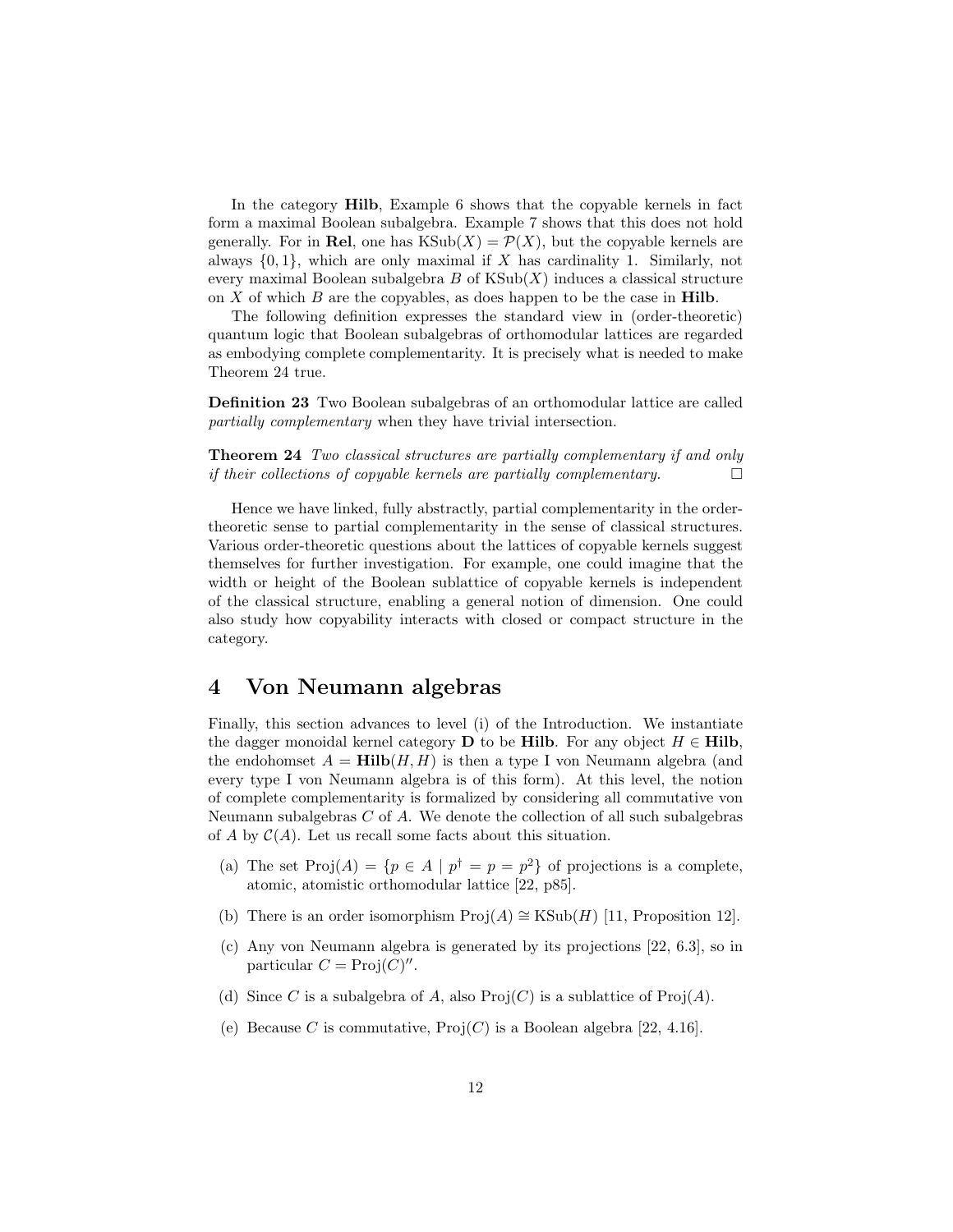The following lemma draws a conclusion of interest from these facts.

**Lemma 25** Commutative von Neumann subalgebras C of  $A = Hilb(H, H)$  are in bijective correspondence with Boolean subalgebras of  $KSub(H)$ .

PROOF As in (b) above, we identify  $\text{Proj}(A)$  with  $\text{KSub}(H)$ . A commutative subalgebra C corresponds to the Boolean subalgebra  $\text{Proj}(C)$ . Conversely, a Boolean subalgebra  $B$  corresponds to the commutative subalgebra  $B''$  generated by it. These mappings are inverses because  $\text{Proj}(C)^{\prime\prime} = C$  and  $\text{Proj}(B^{\prime\prime}) = B \square$ 

We now set out to establish the relation between commutative subalgebras of A and classical structures on H.

**Lemma 26** An orthocomplemented sublattice  $L$  of  $KSub(H)$  is Boolean if and only if the following equivalent conditions hold:

- there exists a classical structure on the greatest element of L along which every element of L is copyable;
- there exists a classical structure on  $H$  along which every element of  $L$  is copyable.

PROOF Necessity is established by Theorem 22. For sufficiency, let  $L$  be a Boolean sublattice of  $\text{KSub}(H)$ . Since  $\text{KSub}(H)$  is complete by (a) above,  $\bigvee L$ exists. By atomicity (a),  $\bigvee L$  is completely determined by the set of atoms  $a_i$ below it. By definition of atoms,  $a_i \wedge a_j = 0$  when  $i \neq j$ . Because L is Boolean, it follows from Lemma 21 that  $a_i$  and  $a_j$  are orthogonal. Also, because **Hilb** is simply well-pointed, the kernels  $a_i$  correspond to one-dimensional subspaces [11, Lemma 11. That is, the  $a_i$  give an orthonormal basis for (the domain of) the greatest element of L (which can be extended to an orthonormal basis of  $H$ ). This, in turn, induces a classical structure  $\delta$  on the greatest element of L (or H) [2]. Finally, Example 6 shows that the kernels  $a_i$ , and hence all  $l \in L$ , are copyable along  $\delta$ .

**Theorem 27** For the von Neumann algebra  $A = Hilb(H, H)$ :

$$
C(A) \cong \{ L \subseteq \text{KSub}(H) \mid L \text{ orthoncomplemented sublattice},
$$
  

$$
\exists_{\delta \colon 1_L \to 1_L \otimes 1_L} \forall_{l \in L} \ldots \text{copyable along } \delta \}.
$$

PROOF This is just a combination of Lemma 25 and Lemma 26.

The previous theorem implies that for any classical structure  $\delta$  on H, there is an induced commutative von Neumann subalgebra  $C \in \mathcal{C}(A)$  corresponding to the lattice  $L$  of all copyable kernels. The following definition and corollary finish the connections of partial complementarity across the three levels discussed in the Introduction.

**Definition 28** Von Neumann subalgebras of  $\text{Hilb}(H, H)$  are partially complementary when their intersection is the trivial subalgebra  $\{z \cdot id \mid z \in \mathbb{C}\}.$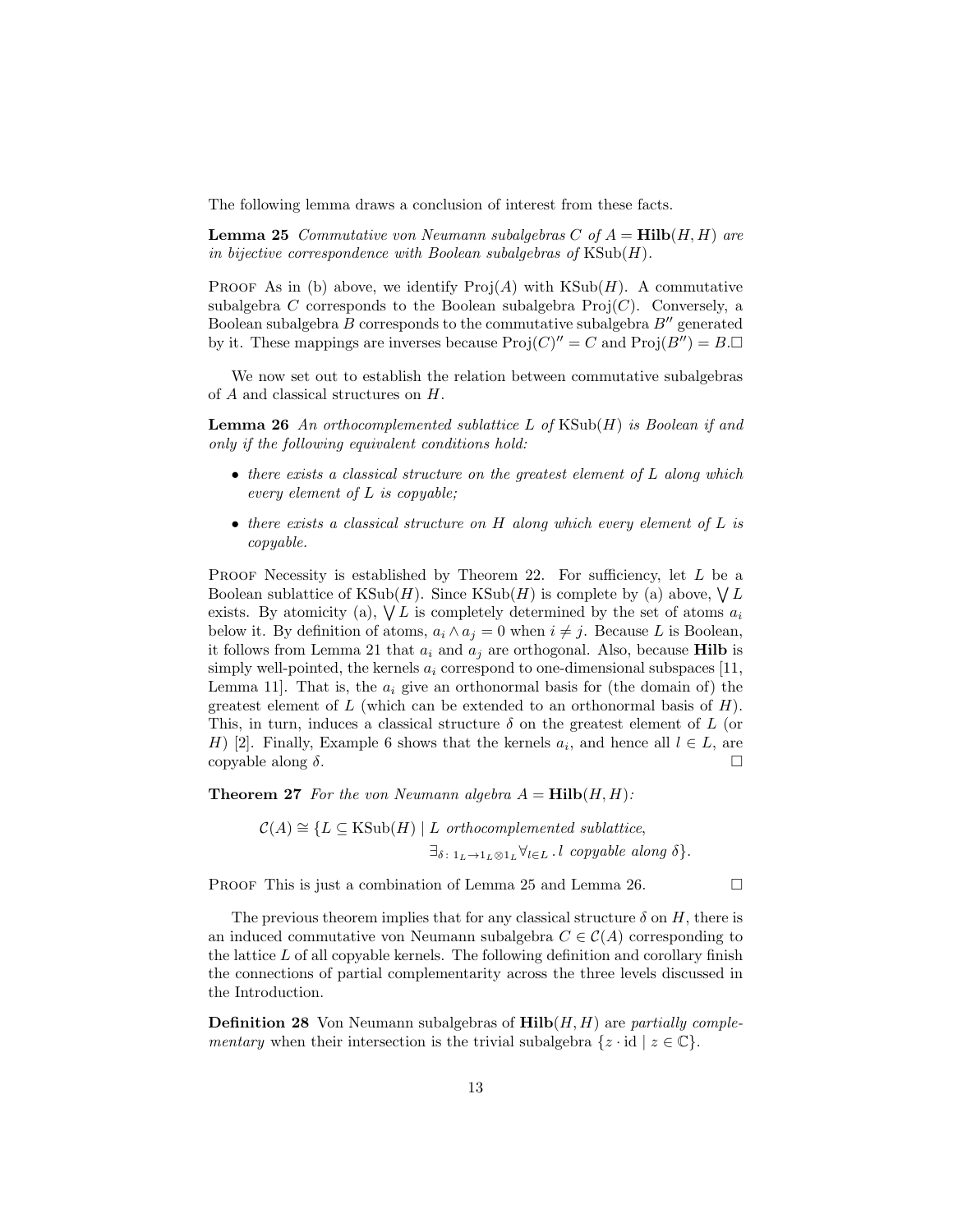Notice that this definition does not need the subalgebras to be commutative. It has no need for finite dimension, either, in contrast to works that rely on the Hilbert-Schmidt inner product to make  $\text{Hilb}(H, H)$  into a Hilbert space [20]. Compare also [18, Definition 1.1].

**Corollary 29** Two classical structures on an object  $H$  in **Hilb** are partially complementary if and only if they induce partially complementary commutative von Neumann subalgebras of  $\text{Hilb}(H, H)$ .

Unlike Proj(A), the sublattice Proj(C) is not atomic for general  $C \in C(A)$ ; for a counterexample, take  $H = L^2([0,1])$  and  $C = L^{\infty}([0,1])$ . If this does happen to be the case, for example if we restrict the ambient category **D** to that of finite-dimensional Hilbert spaces, we can strengthen the characterization of  $C(A)$  in Theorem 27.

Proposition 30 For a finite-dimensional Hilbert space H and the von Neumann algebra  $A = \text{fdHilb}(H, H)$ :

$$
\mathcal{C}(A) \cong \{(k_i)_{i \in I} \mid k_i \in \text{KSub}(H) \setminus \{0\}, k_i \wedge k_j = 0 \text{ for } i \neq j, \newline \exists \delta \colon H \to H \otimes H \text{ . } k_i \text{ copyable along } \delta \}.
$$

PROOF Since every  $C \in \mathcal{C}(A)$  is finite-dimensional and hence Proj $(C)$  is atomic, an orthocomplemented sublattice  $L$  as in Theorem 27 is completely determined by its atoms  $(k_i)$ .

Every finite-dimensional C\*-algebra is a von Neumann algebra, and hence in case H is finite-dimensional and  $A = Hilb(H, H)$ , we find that  $C(A)$  is the collection of all commutative C\*-subalgebras of A. Notice that the characterization of Proposition 30 above has no need for the cumbersome combinatorial symmetry considerations of [12, 1.4.5]. Corollary 12 gives another characterization of  $\mathcal{C}(A)$  in the finite-dimensional case, purely in terms of classical structures and their morphisms.

Proposition 31 For a finite-dimensional Hilbert space H and the von Neumann algebra  $A = \text{fdHilb}(H, H)$ :

$$
\mathcal{C}(A) \cong \{ (\delta_i)_{i \in I} \mid \delta_i \in \mathbf{CS}[\textbf{fdHilb}],
$$
  
\n
$$
\delta_i, \delta_j \text{ partially complementary for } i \neq j,
$$
  
\n
$$
\exists_{\delta \in \mathbf{CS}[\textbf{fdHilb}]} \forall_i \cdot \mathbf{CS}[\textbf{fdHilb}](\delta_i, \delta) \neq \emptyset \}.
$$

Hence  $C(A)$  is isomorphic to the collection of cocones in the category of classical substructures on H that are pairwise partially complementary.

Another, very concrete, characterization in terms of traces and determinants is known in the finite-dimensional case [18, Proposition 1.3]. It is easy to compute, but the above characterization seems conceptually more informative and lends itself more readily to generalization.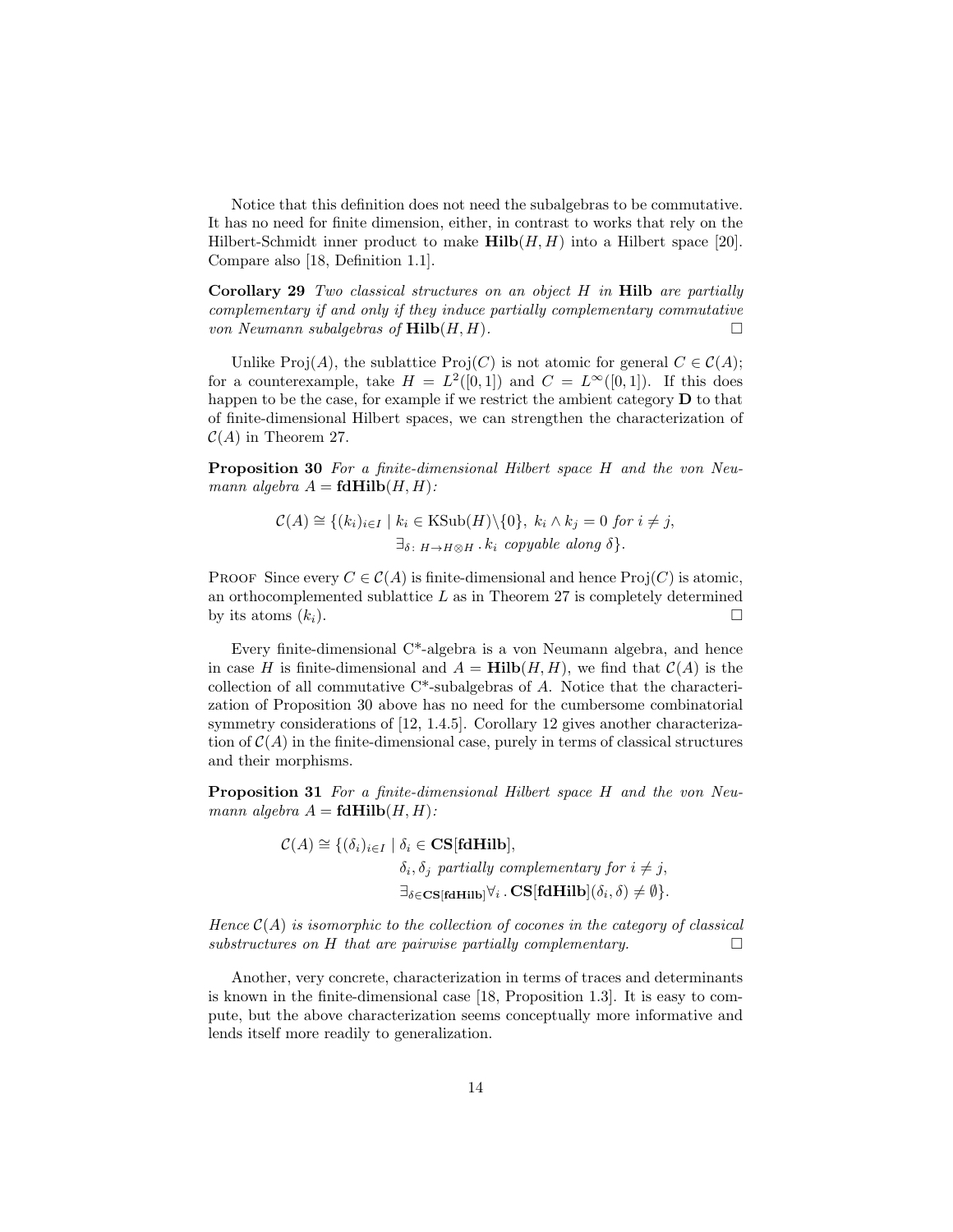# 5 Concluding remarks

Observing the similarities across the three levels of quantum mechanics considered, we can now propose the following precise formulation of complete complementarity.

A collection of classical structures is *completely complementary* when its members are pairwise partially complementary and jointly epic.

Notice that this formulation is almost information-theoretic. Compare also [3]; in combination with Corollary 12, this suggests that a dagger kernel category could be seen as a colimit (or amalgamation of some other kind) of its Boolean subcategories.

The view on  $\mathcal{C}(A)$  provided by Section 4 holds several promises for the study of functors on  $\mathcal{C}(A)$  that we intend to explore further in future work:

- One can consider variations in the study of **Set**-valued functors on  $C(A)$  by choosing different morphisms on  $\mathcal{C}(A)$ : e.g. inclusions [12], or reverse inclusions [9]. In the above perspective, the natural direction that suggests itself is that of morphisms between classical structures, *i.e.* inclusions. Moreover, a more interesting choice of morphisms based on classical structures (see e.g. [7]) could make  $C(A)$  into a category that is not just a partially ordered set.
- The topos of functors on  $\mathcal{C}(A)$  can be abstracted away from **Hilb** to any dagger monoidal kernel category that satisfies a suitable 'spectral assumption' linking commutative submonoids of endohomsets to classical structures. For example, one could lift Theorem 27 or even Proposition 31 to a definition, and study Set-valued functors on these characterizations of  $\mathcal{C}(A)$  in any dagger monoidal kernel category.

In fact, in this generalized setting, there is no need for the base category to be **Set**. After all, the basic objects of study of e.g. [9] are really partial orders of subobjects in a functor category. This just happens to be a Heyting algebra because the functors take values in the topos Set, but in principle less structured partial orders of subobjects are just as interesting, and perhaps are also justifiable physically.

• One of the weak points of the study of functors on  $\mathcal{C}(A)$  to date is that there is no obvious way to study compound systems. That is, there is no obvious (satisfactory) relation between  $\mathcal{C}(A \otimes B)$  and  $\mathcal{C}(A)$  and  $\mathcal{C}(B)$ . Considering A as (a submonoid of) an endohomset opens the broader context of a fibred setting in which studying entanglement is possible.

All in all, the above considerations strongly suggest studying fibrations of all classical structures over all objects of a dagger (kernel) monoidal category, *i.e.* studying the forgetful functor  $CS[D] \rightarrow D$ . As a first step in this direction, observe that it follows from Proposition 11 that copyable kernels are stable under pullback (along morphisms of classical structures).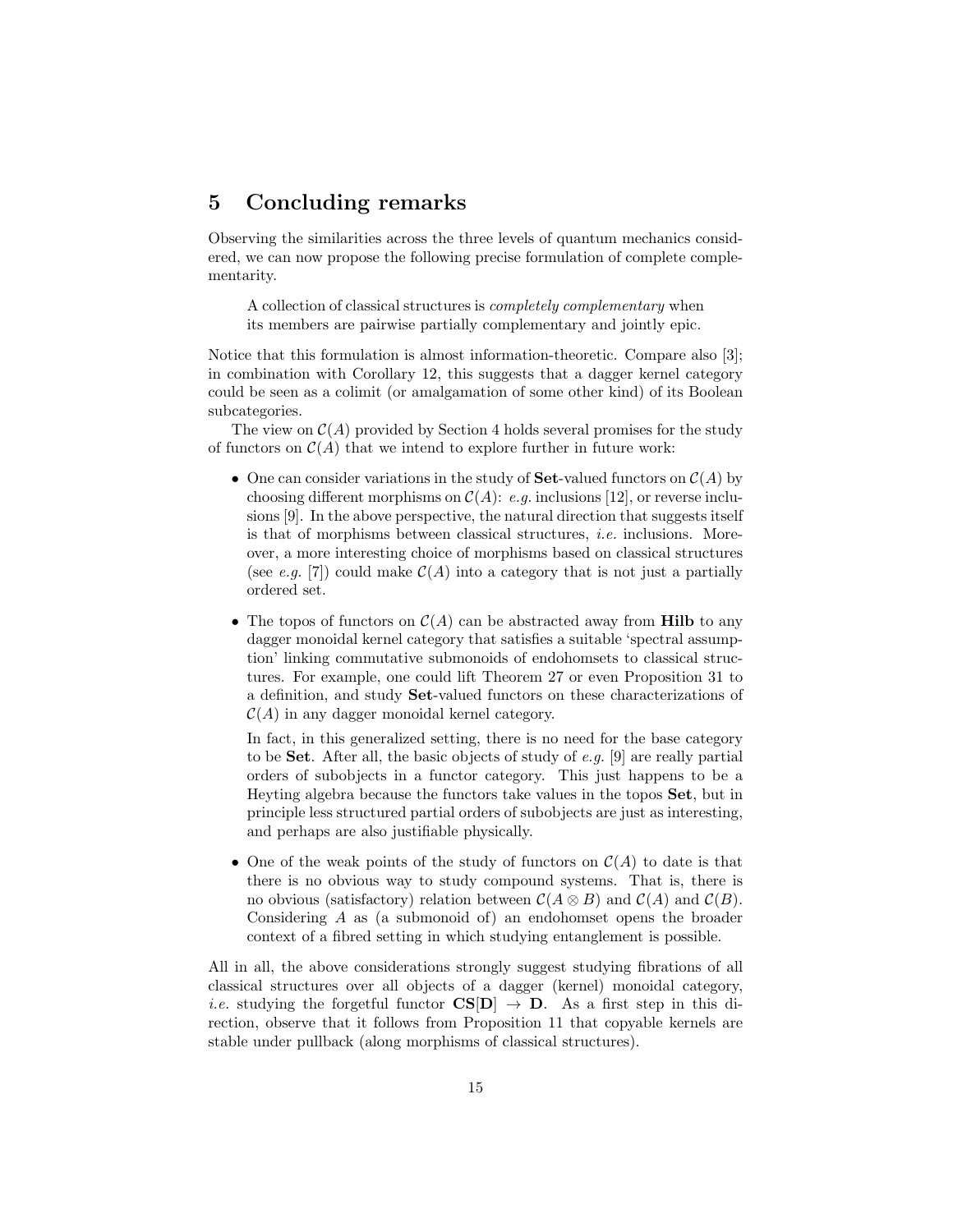Finally, we remark that we have not used the H\*-axiom (or the Frobenius equation) at all in this paper. Apparently, the combination of (copyable) kernels with the dagger monic type  $X \to X \otimes X$  of classical structures suffices for these purposes.

# References

- [1] Samson Abramsky and Bob Coecke. Categorical quantum mechanics. In Handbook of quantum logic and quantum structures: quantum logic, pages 261–324. Elsevier, 2009.
- [2] Samson Abramsky and Chris Heunen. Classical structures in infinite-dimensional categorical quantum mechanics. preprint, 2010.
- [3] Benno van den Berg and Chris Heunen. Noncommutativity as a colimit. arXiv:1003.3618, under consideration for Applied Categorical Structures, 2010.
- [4] Jeremy Butterfield and Christopher J. Isham. A topos perspective on the Kochen-Specker theorem: I. Quantum states as generalized valuations. International Journal of Theoretical Physics, 37(11):2669–2733, 1998.
- [5] Bob Coecke and Ross Duncan. Interacting quantum observables: Categorical algebra and diagrammatics. In Automata, Languages and Programming, ICALP 2008, number 5126 in Lecture Notes in Computer Science, pages 298–310. Springer, 2008.
- [6] Bob Coecke, Eric O. Paquette, and Duško Pavlović. Semantic techniques in quantum computation, chapter Classical and quantum structuralism, pages 29– 70. Cambridge University Press, 2010.
- [7] Bob Coecke and Duško Pavlović. Quantum measurements without sums. In Mathematics of Quantum Computing and Technology. Taylor and Francis, 2007.
- [8] Bob Coecke, Duško Pavlović, and Jamie Vicary. A new description of orthogonal bases. Mathematical Structures in Computer Science, 2009.
- [9] Andreas Döring and Christopher J. Isham. 'What is a thing?': Topos theory in the foundations of physics. In New Structures for Physics, Lecture Notes in Physics. Springer, 2009.
- [10] Carsten Held. The meaning of complementarity. Studies in History and Philosophy of Science Part A, 25:871–893, 1994.
- [11] Chris Heunen and Bart Jacobs. Quantum logic in dagger kernel categories. Order, 2010.
- [12] Chris Heunen, Nicolaas P. Landsman, and Bas Spitters. Bohrification. In Deep Beauty. Cambridge University Press, 2009.
- [13] Gudrun Kalmbach. Orthomodular Lattices. Academic Press, 1983.
- [14] Simon Kochen and Ernst Specker. The problem of hidden variables in quantum mechanics. Journal of Mathematics and Mechanics, 17:59–87, 1967.
- [15] Joachim Kock. Frobenius algebras and 2-D Topological Quantum Field Theories. Number 59 in London Mathematical Society Student Texts. Cambridge University Press, 2003.